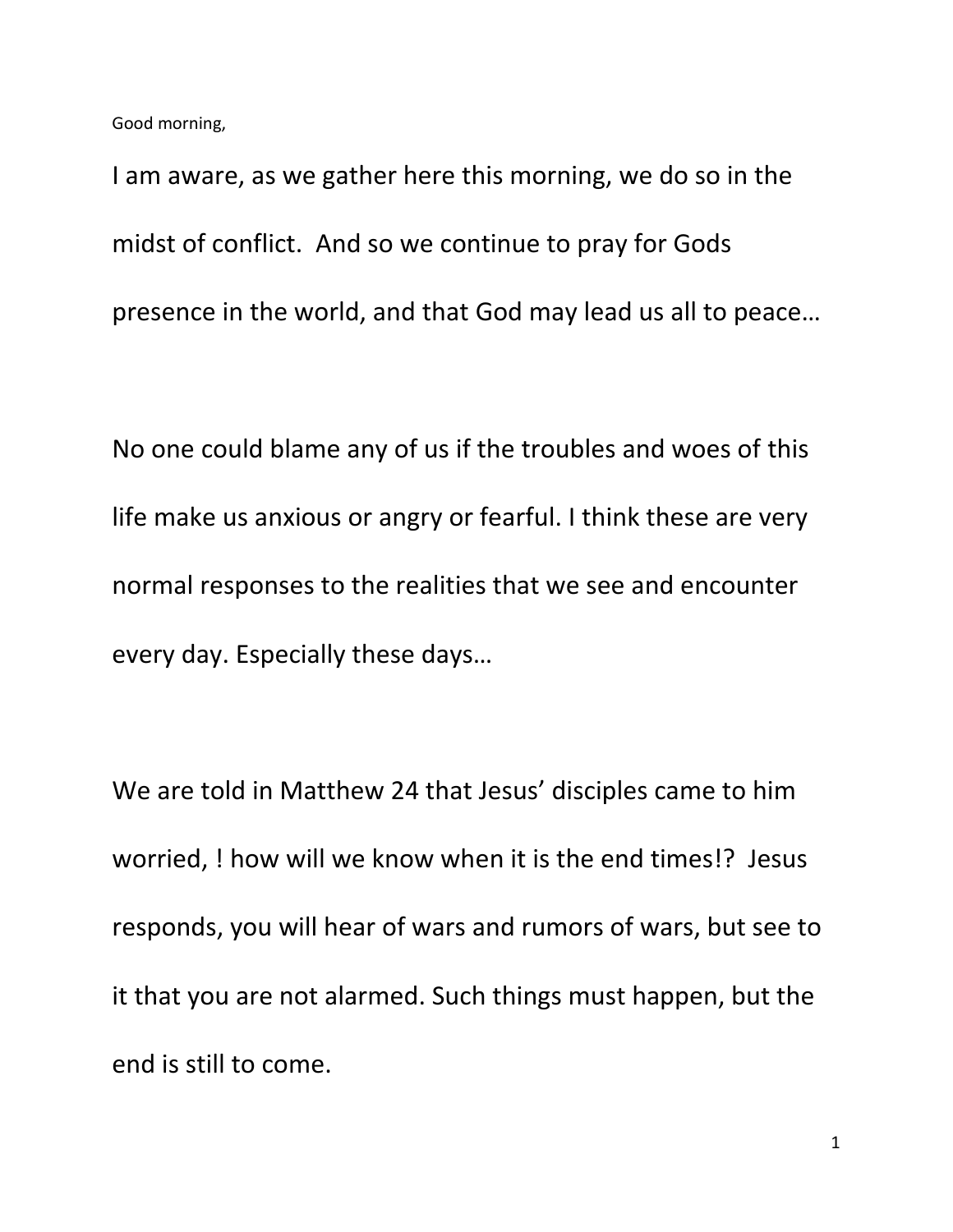See to it that you are not alarmed; such things must happen.

This morning I want to take inspiration from that beautiful hymn Blessed assurance…When we are unsettled and conflicted when we lack confidence how do we find that deep and blessed assurance.

I don't know about you, but I sure could use some assurance, some of that assurance that comes from God. Assurance that God is looking out for us. That God is going to see us through the woes of life. Sounds pretty nice right about now.

where do you find it? How do you find it?...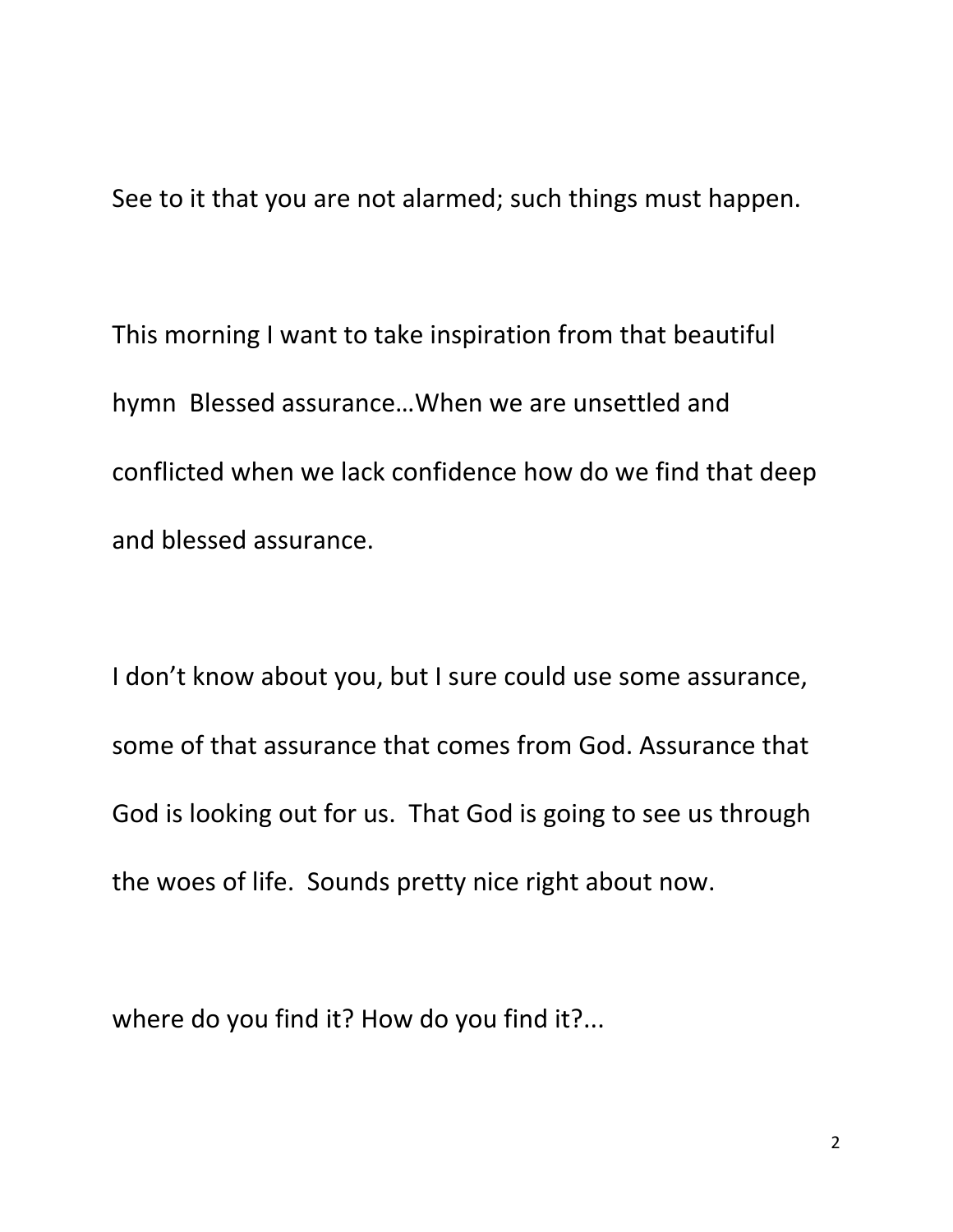Our gospel reading for today from Luke finds Jesus with Peter James and John. There is a fantastic scene that unfolds in front of those disciples that connects a radiant, glowing Jesus to Moses and the prophet Elijah. Jesus is changed in this prayerful moment. But the part of the Gospel that I want to focus on is not the change but the impetus for the change. Its at the beginning of our Gospel.

Our story begins with Jesus who took with him Peter and John and James, and they went up on the mountain to pray… they went up on a mountain to pray… These four left their normal lives, they left business as usual to go to the mountain top.

I wonder…how often do we leave our normal lives and make the time to go up to the mountain. If we are in search of this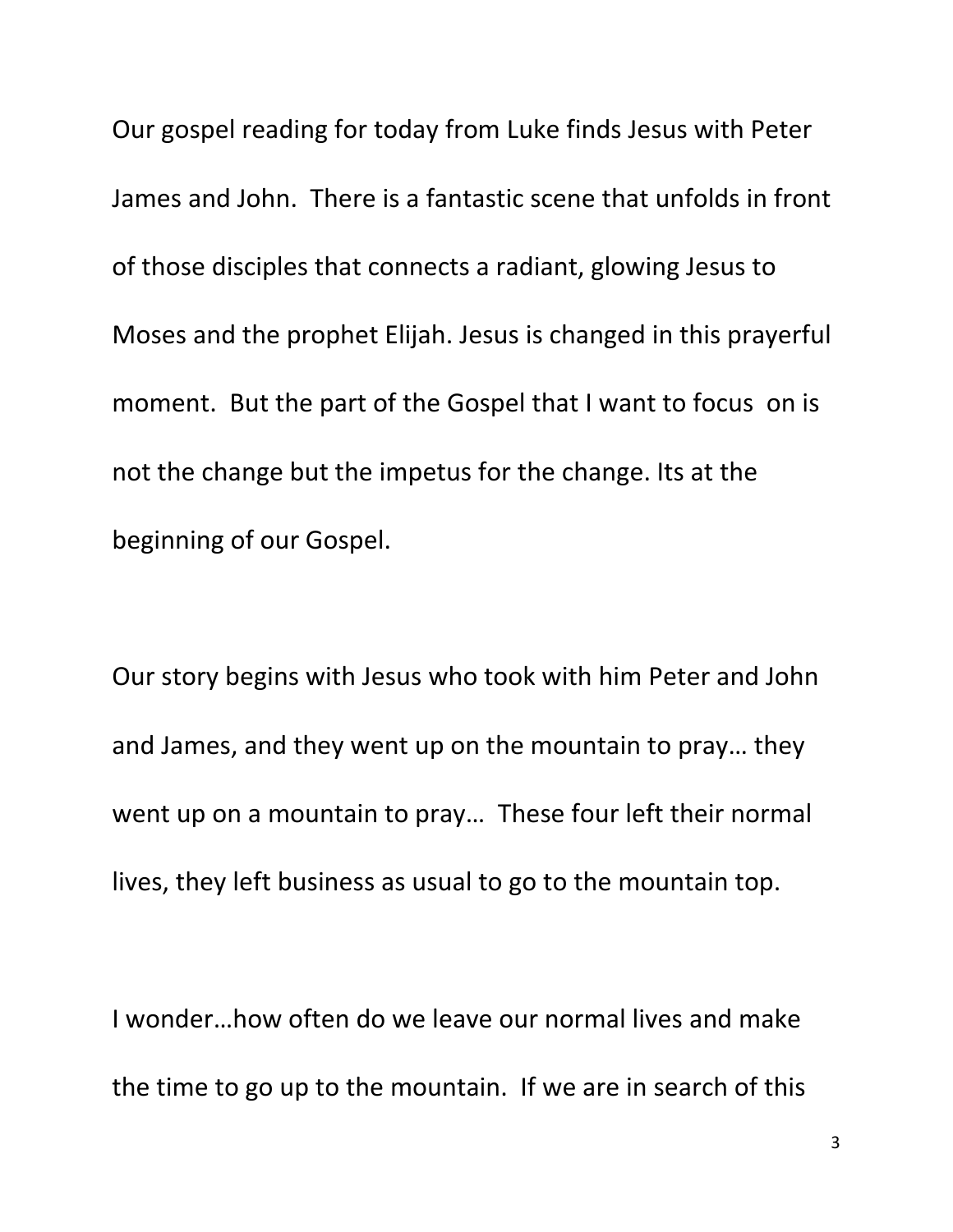blessed assurance from God, this confidence that God has us in the palm of his hand protecting us, keeping us, how do we expect to find it if we don't spend time talking to God. Listening to God.

How do we expect God to assure us if we don't bring our troubles, our woes to God every chance we get…Give God the opportunity to touch your life! Make the time to go. And not just go, but to go boldly to God. To boldly seek what God has in stored for you.

Paul says in our reading from Corinthians Since, then, we have such a hope, we act with great boldness.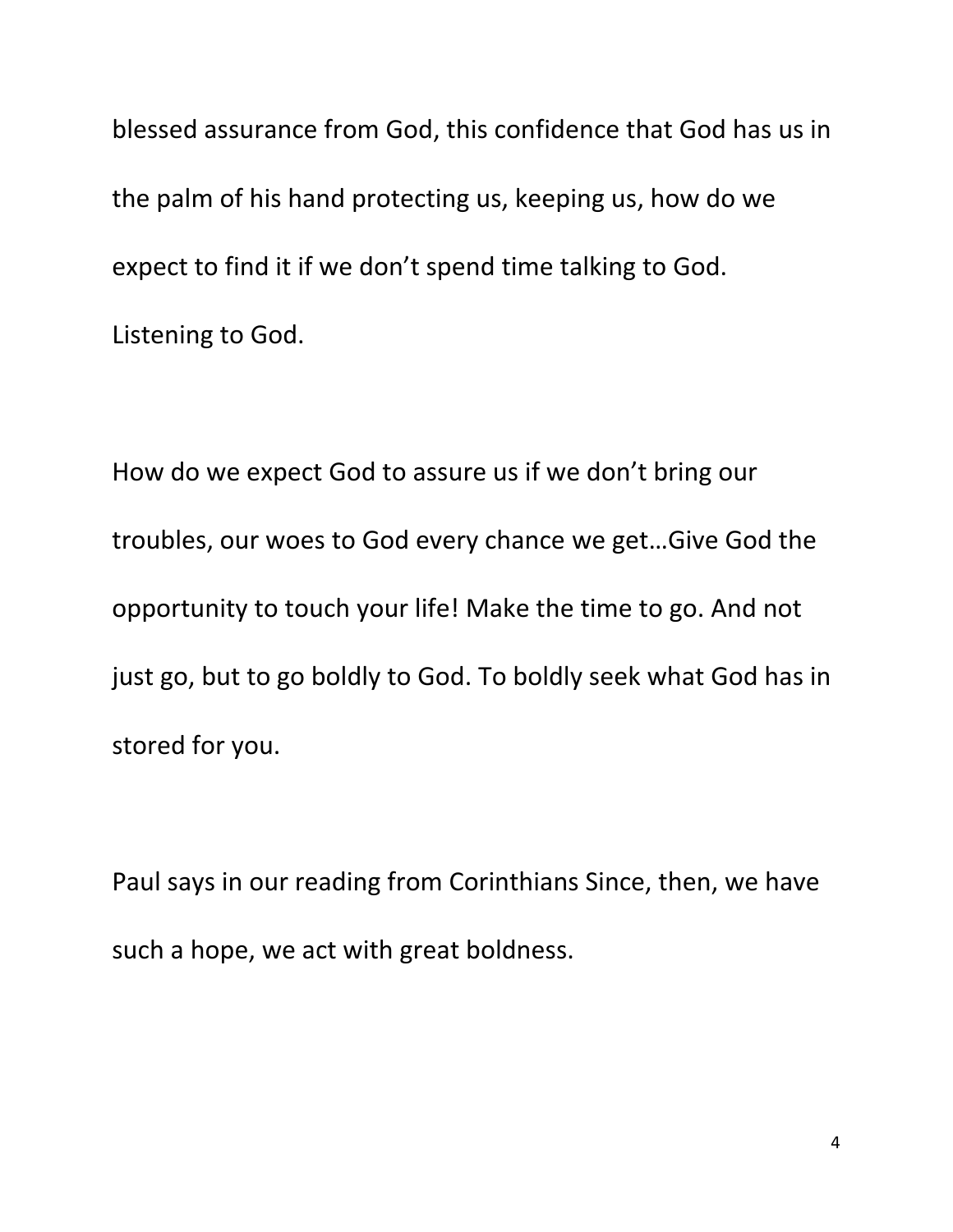There is a direct connection between our faith-our hope in God's ability to assure-to protect us and- that gives us great boldness.

As I look around the world it seems like the most wrongheadest people are the most bold…**you** need to be bolder…**we all** need to be bolder! Bold in the way we go to God, bold in the way that we follow where god leads us! Bold in our love. Bold in our faith!

Believe that this boldness comes from that blessed assurance! Blessed assurance, Jesus is mine;

Oh, what a foretaste of glory divine! Heir of salvation, purchase of God, Born of His Spirit, washed in His blood.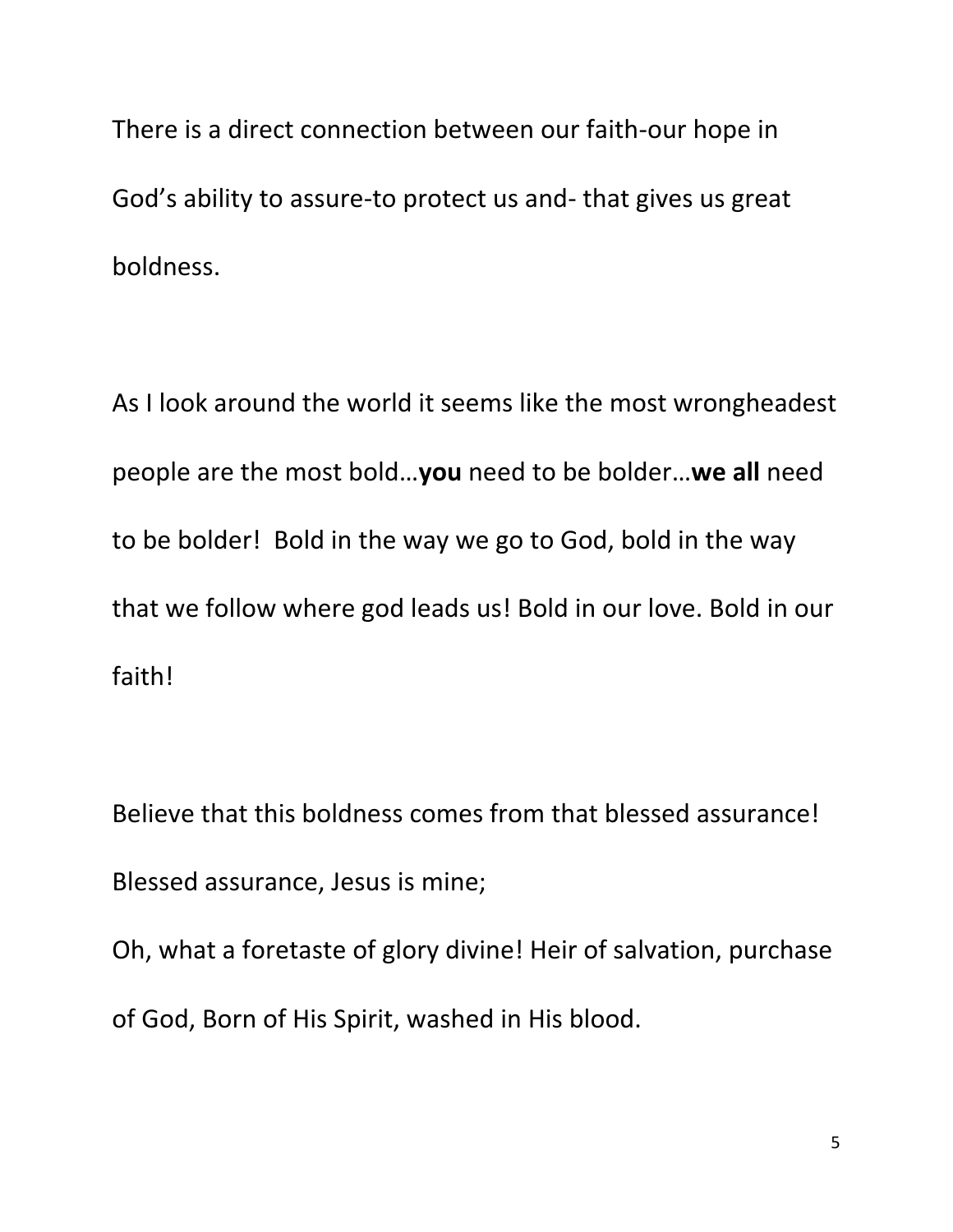This is my story, this is my song, praising my savior all the day long. This is my story, this is my song, praising my savior all the day long…

Is this your story?

Go to that mountain top, praise God, pray to god. Allow god to give you this blessed assurance… It is this prayer, like Jesus and his disciples, it is this prayer up on this mountain top that will change you.

You know lent is upon us, ash Wednesday is three days away. Lent is about all of this, all that we have been talking about. Lent is a time where we as a church intentionally, set aside time to go to that mountain top boldly in prayer, to talk to God. Lent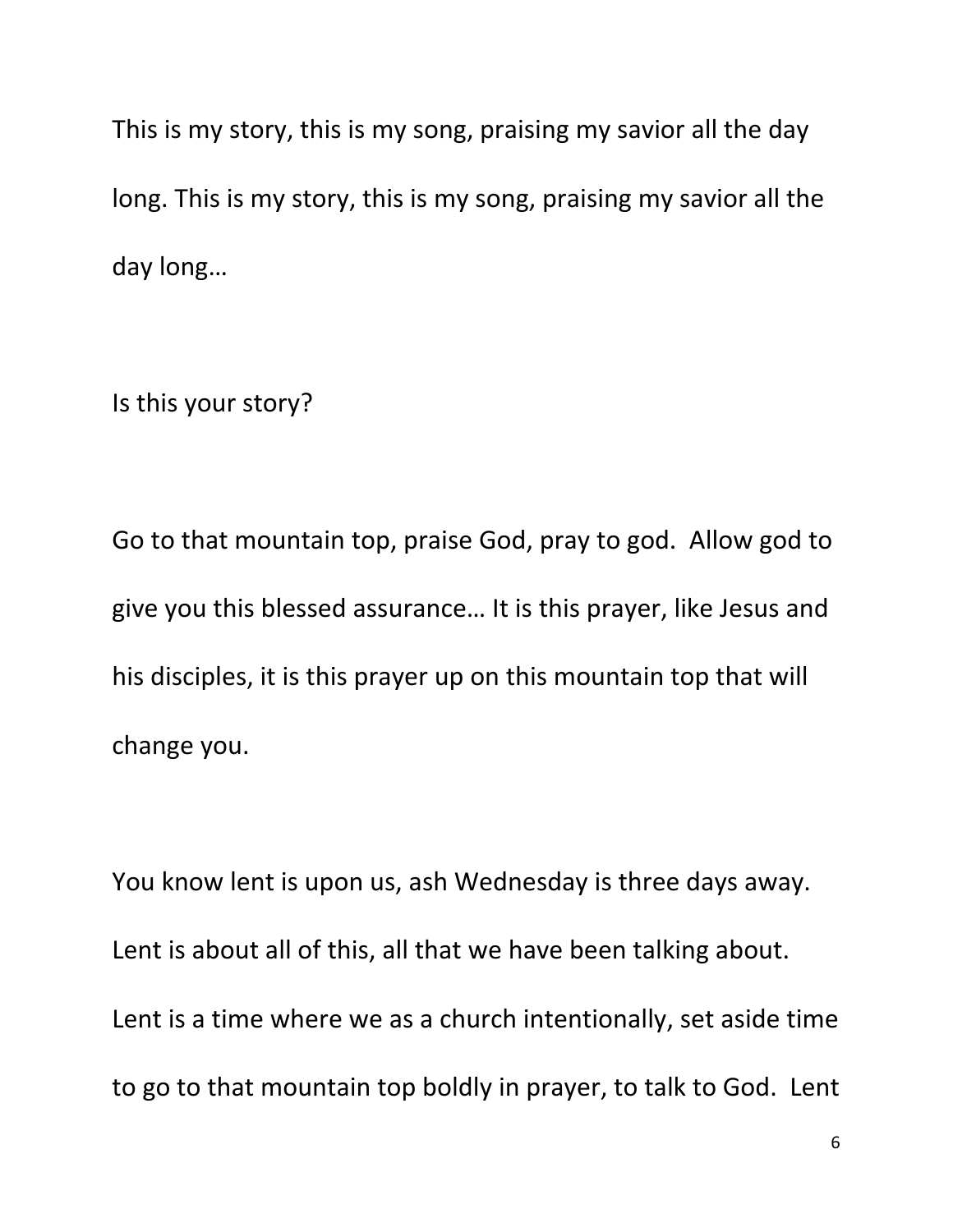is a time for listening. For seeking. And allowing God to touch our lives.

That assurance comes from knowing without a doubt that You are with God and that God is with you! Always. God with you in times of peace… God is with you in times war. God is with you when you haven't got a place to go or a friend to call your own. God is with you.

An so this lent, be bold, don't let the time pass you by. Go to that mountain top in prayer…

This is my story, this is my song, praising **my** savior all.. the.. day… long…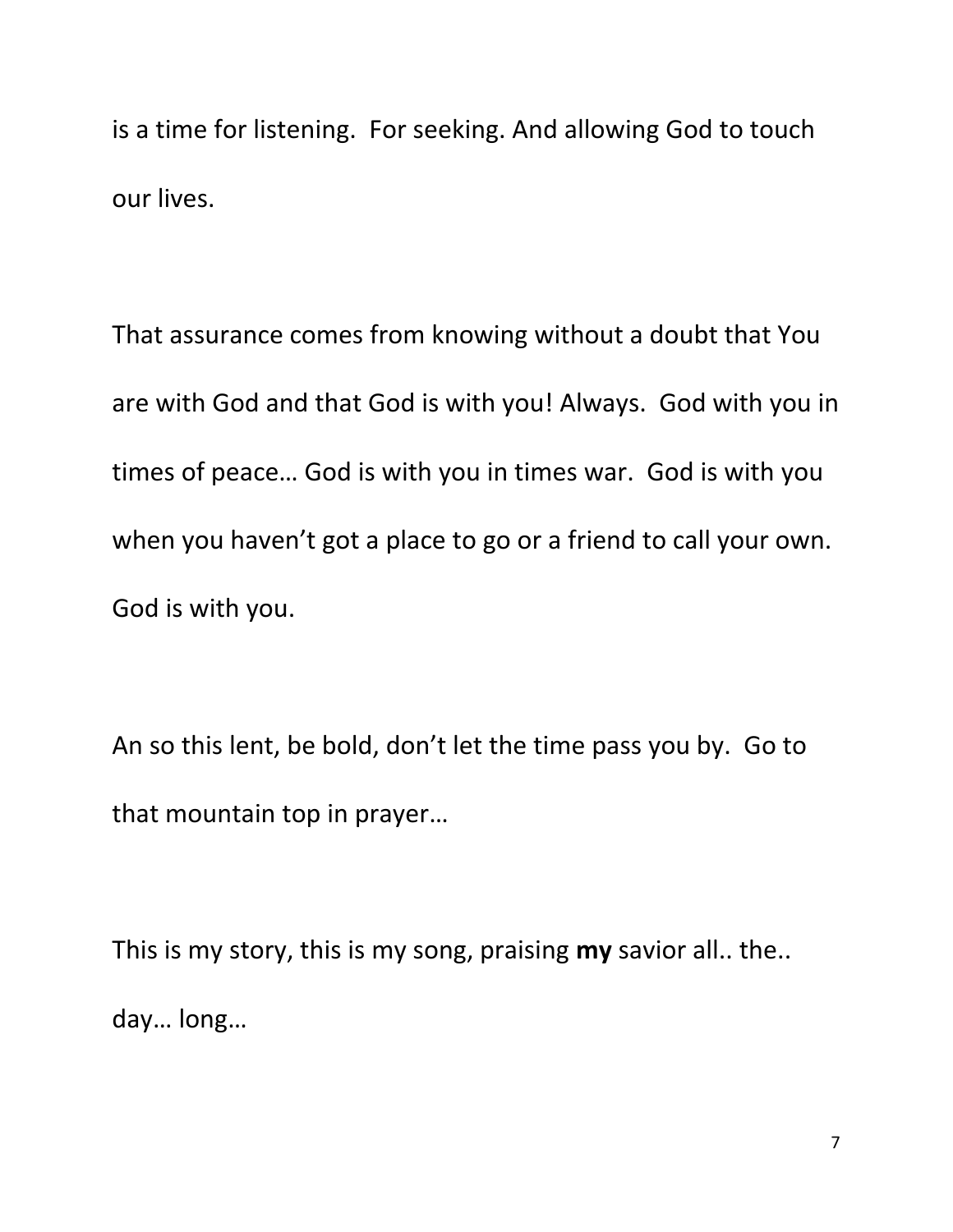Make this your story!

Amen